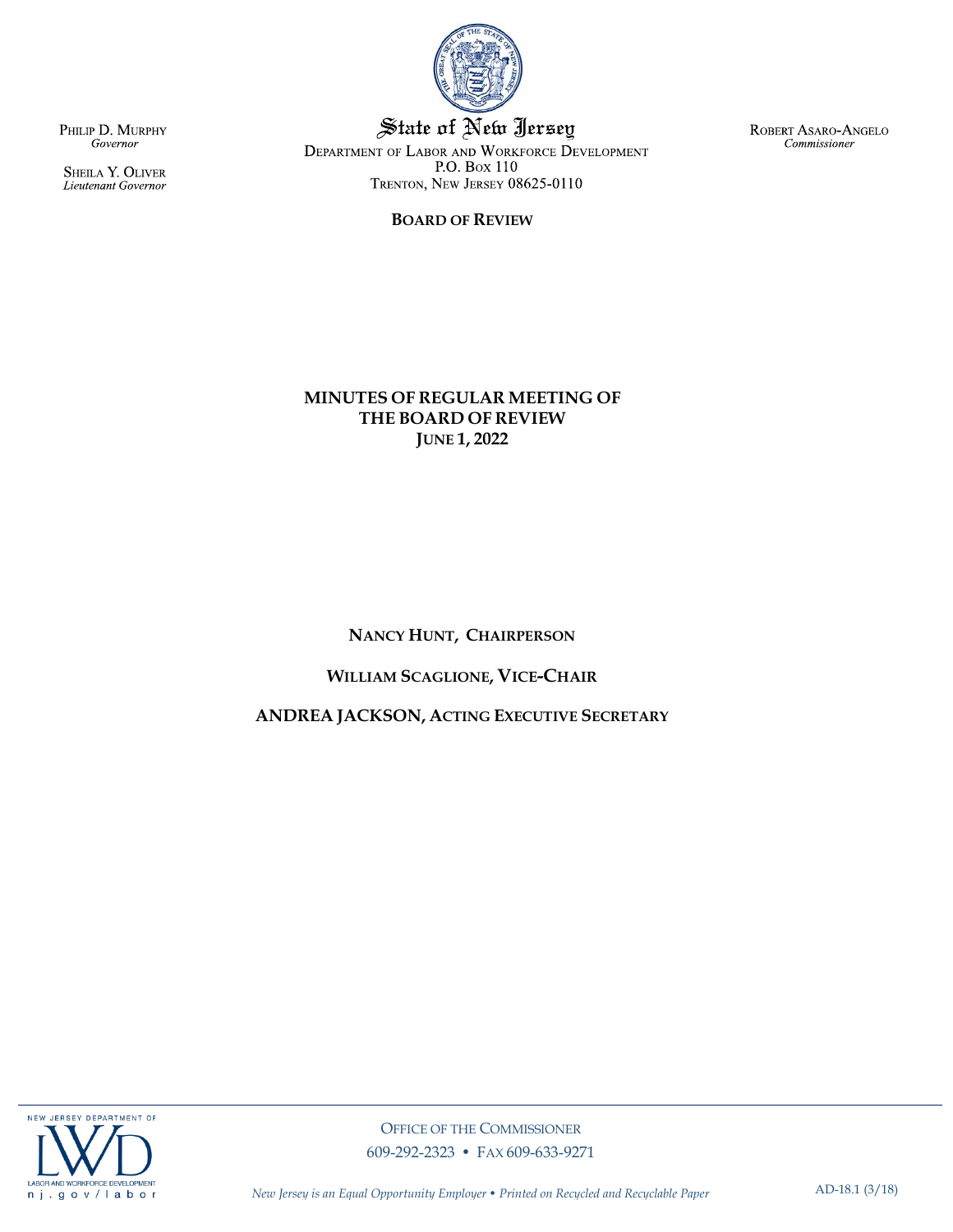### **BOARD OF REVIEW MEETING June 1. 2022**

### **June 1, 2022**

**A regular meeting of the Board of Review was held on Wednesday, June 1, 2022 at 10:00 a.m., via conference call, in Trenton, New Jersey**

**PRESENT: Nancy Hunt, Chairperson, William Scaglione, Vice-Chairperson, Maria Zola, Acting Executive Secretary,** 

**In accordance with L1975, c.231, the Chairperson to the Board of Review opened the meeting with the following statement:**

**Notice of this meeting was filed with the Secretary of State and sent to the Trenton Times, Newark Star Ledger and Courier Post and posted in the Lobby of the Department of Labor, 1 John Fitch Plaza, Trenton, New Jersey.**

**All actions were by unanimous vote unless otherwise specified.**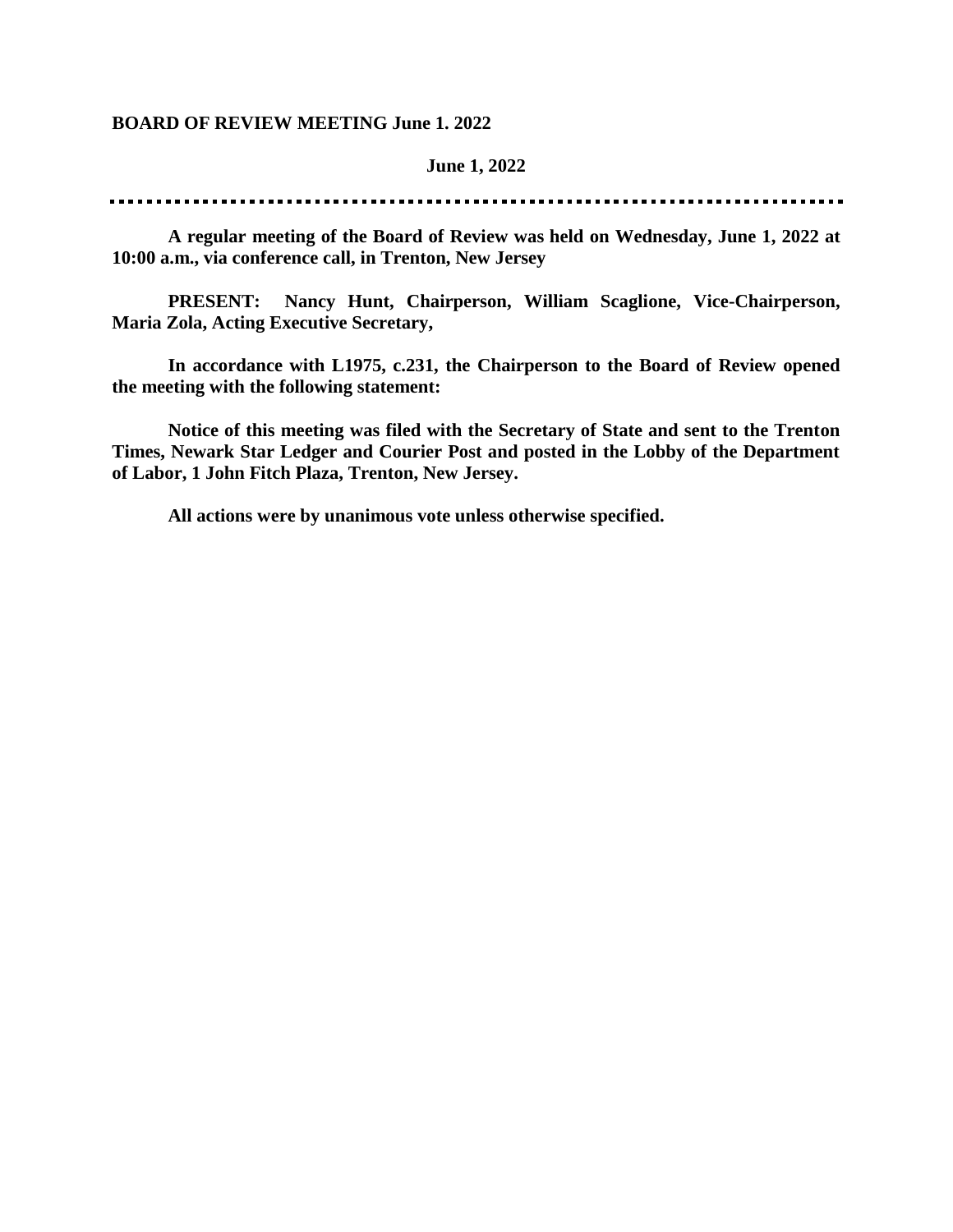### **BOARD MINUTES:**

Submitted for adoption are the minutes of the May 18, 2022 Board meeting.

### **ACTION: BOARD VOTED TO ADOPT THE MINUTES OF THE MAY 18, 2022 BOARD MEETING WITH A CORRECTION TO THE DATE OF THE MEETING.**

### **SECTION A – HEARING MATTERS:**

### **A-1 VACATED APPEALS BY THE BOARD OF REVIEW**

**1. TERRANCE JACKSON BOR DKT. 00176334** 

Claimant appealed from a failure to pay benefits on his unemployment claim.

**2.** HUGH GILENSON BOR DKT. 00234670

Claimant's communication to the Appeal Tribunal was erroneously processed as an appeal to a decision holding the unemployment claim invalid.

### **ACTION: BOARD VOTED TO ACCEPT THE ABOVE CASES AS VACATED APPEALS BY THE BOARD OF REVIEW.**

### **A-2 DISMISSED APPEALS BY THE BOARD OF REVIEW DUE TO UNTIMELY FILING OR FOR NON-JUSTICIABLE APPEAL ISSUES**

**1. EDGAR GIL BOR DKT. 00250674** 

Claimant appealed a decision of the Appeal Tribunal holding a disqualification of benefits for leaving work voluntarily without good cause attributable to the work, an ineligibility for Pandemic Unemployment Assistance (PUA) benefits and a liability to a refund.

**2.** MYESHA COBB BOR DKT. 00249172

Claimant appealed a decision of the Appeal Tribunal holding the claimant liable for a refund.

**3.** VERNARD CLINKSCALES BOR DKT. 00260782

Claimant appealed the decision of the Appeal Tribunal holding the claimant not unemployed and liable for a non-fraud refund.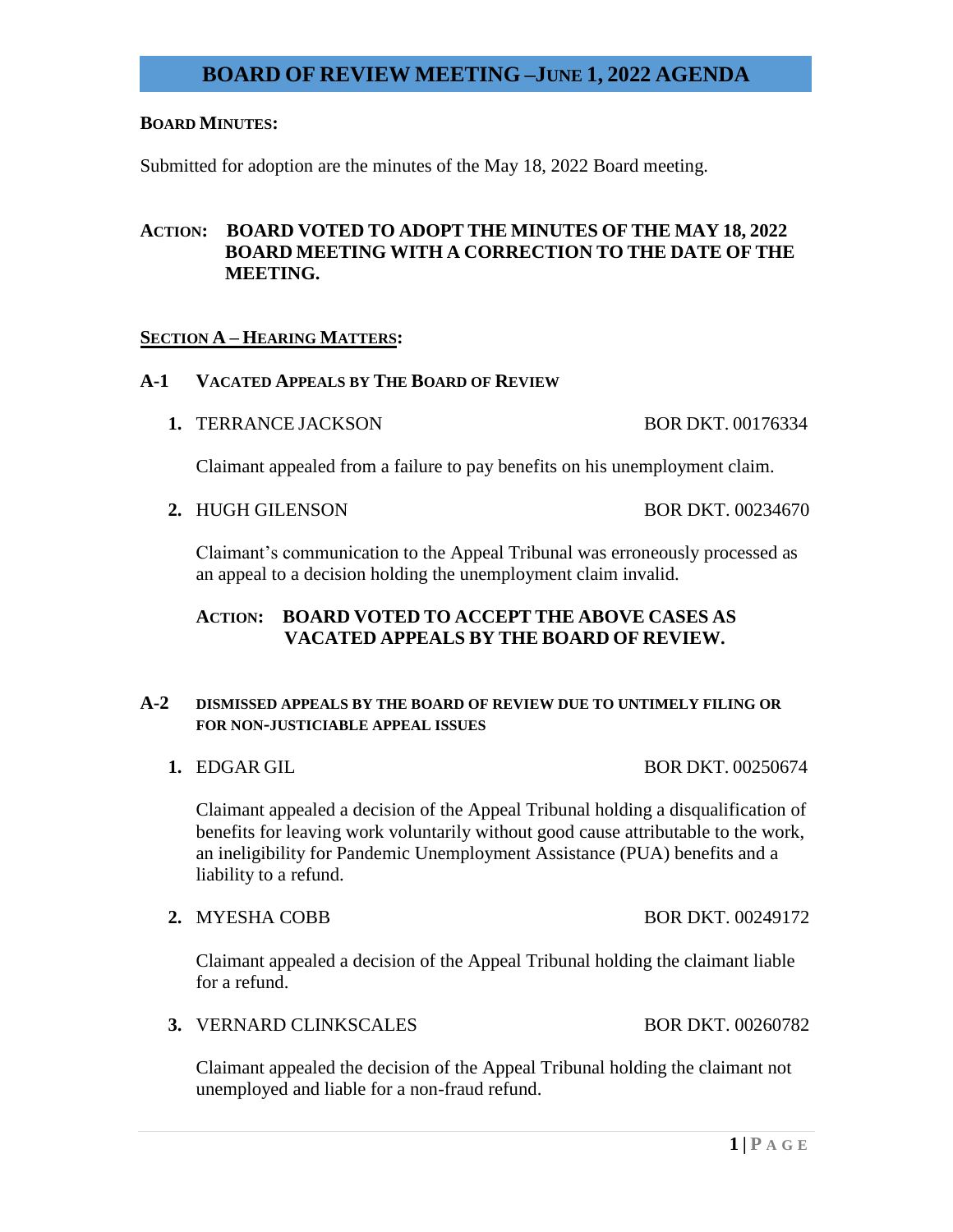### **ACTION: BOARD VOTED TO ACCEPT THE ABOVE CASES AS DISMISSED APPEALS BY THE BOARD OF REVIEW DUE TO UNTIMELY FILING OR FOR NON-JUSTICIABLE APPEAL ISSUES.**

### **A-3 DENIAL OF REOPENING REQUESTS BY THE BOARD OF REVIEW**

**1. SUGANYA KHANTHAN BOR DKT. 00162034** 

Claimant is requesting reconsideration of the Board of Review's decision, affirming the appeal tribunal's decision, holding the Unemployment claim invalid due to insufficient weeks and wages.

**2.** TRAVIS MCLAY BOR DKT. 00238794

Claimant is requesting reconsideration of the Board of Review's decision; however, the Board of Review decision was in the claimants favor and the Board ruled through the end of the jurisdictional period in the matter.

**3.** TANYA LEVY BOR DKT. 00248562

Claimant is requesting reconsideration of the Board of Review's decision, affirming the Appeal Tribunal's decision, holding the claimant ineligible for UI and PUA benefits.

### **ACTION: BOARD VOTED TO ACCEPT THE ABOVE CASES AS DENIAL OF REOPENING REQUESTS BY THE BOARD OF REVIEW.**

### **A-4 AFFIRMATIONS OF APPEAL TRIBUNAL DECISIONS BY THE BOARD OF REVIEW**

**1.** JULIE GARCIA BOR DKT. 00253343

Claimant appealed a decision of the Appeal Tribunal holding an ineligibility for Pandemic Unemployment Assistance (PUA) and liable for a non-fraud refund.

**2.** JILL KORNAS BOR DKT. 00251681

Claimant appealed a decision of the Appeal Tribunal holding the unemployment claim invalid, ineligible for Pandemic Unemployment Assistance (PUA) benefits as the claimant had no labor market attachment, and liable for a non-fraud refund.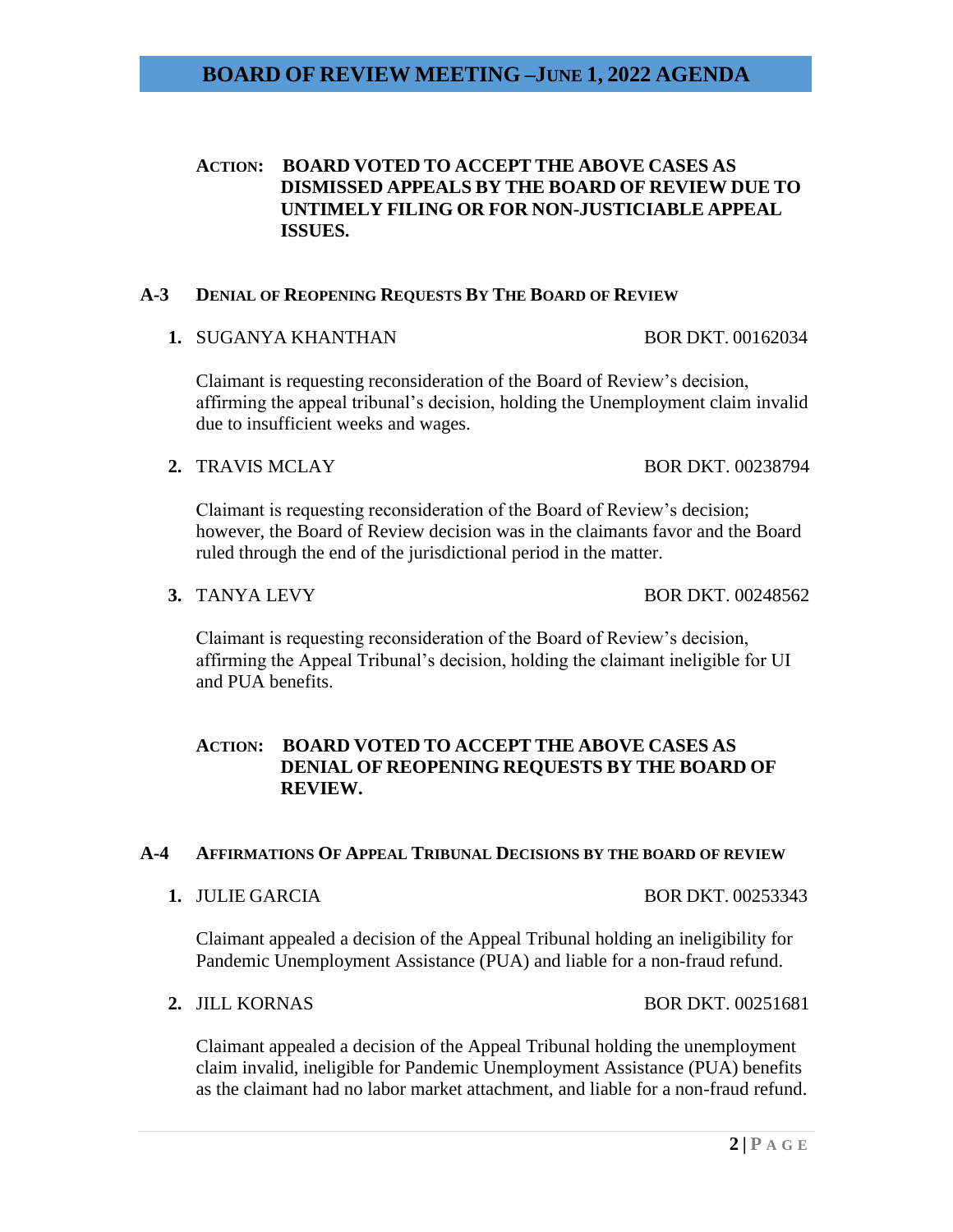**3.** THEA GIQUINTO BOR DKT. 00252495

Claimant appealed a decision of the Appeal Tribunal holding a disqualification of benefits for leaving work voluntarily without good cause attributable to the work, and liable for a non-fraud refund.

**4. MUJTABA RANA BOR DKT. 00254612** 

Claimant appealed a decision of the Appeal Tribunal holding an ineligibility for Pandemic Unemployment Assistance (PUA) benefits as the claimant' s unemployment was not due to one of the COVID-19 related reasons identified under the CARES Act, and a liability for a non-fraud refund.

### **5. MADISON BRENSINGER BOR DKT. 00251663**

Claimant appealed a decision of the Appeal Tribunal holding a disqualification of benefits for benefits for leaving work voluntarily, and a liability for a non-fraud refund.

### **6.** DONNA ROSSI BOR DKT. 00250983

Claimant appealed the decision of the Appeal Tribunal holding a disqualification of benefits for leaving work voluntarily.

|  | 7. IVAN LANDER |
|--|----------------|
|  |                |

Employer appealed a decision of the Appeal Tribunal holding no disqualification of benefits for refusing suitable work.

**8.** ENES ERTEK BOR DKT. 00251443

Claimant appealed the decision of the Appeal Tribunal holding the claimant ineligible for Pandemic Unemployment Assistance (PUA) benefits as the claimant's unemployment was not due to one of the COVID-19 related reasons identified in the CARES Act, ineligible for benefits under availability for work, and liability for non-fraud refund.

### **9.** MADISON MILLER BOR DKT. 00253404

Claimant appealed a decision of the Appeal Tribunal holding the claimant ineligible for benefits under availability for work and claimant liable for a nonfraud refund.

**BOR DKT. 00251913** 

# **BOARD OF REVIEW MEETING –JUNE 1, 2022 AGENDA**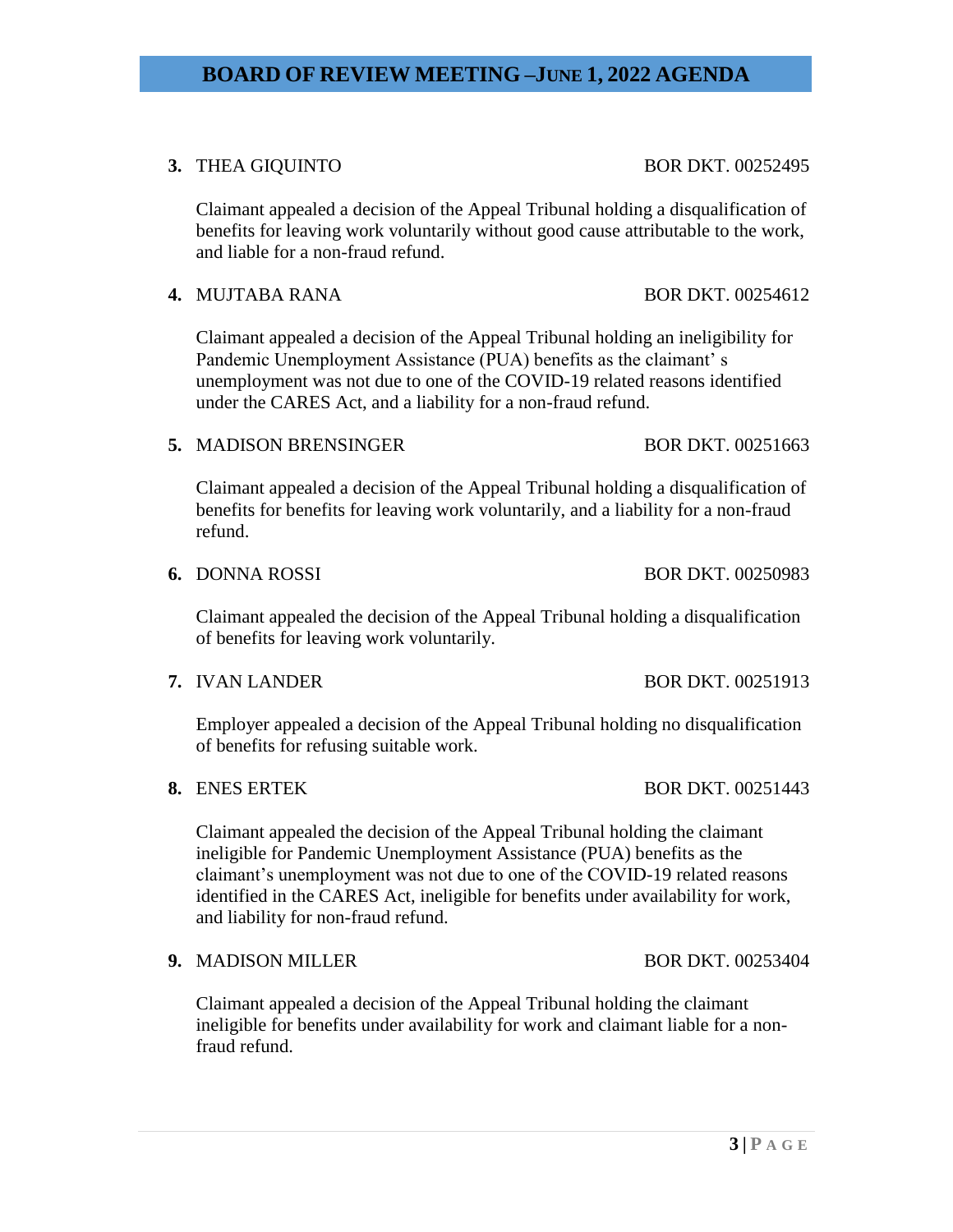Claimant appealed a decision of the Appeal Tribunal holding the claimant ineligible for benefits under ability to work and liable for a non-fraud refund.

**BOARD OF REVIEW MEETING –JUNE 1, 2022 AGENDA**

### **11. PATRICIA STAFFORD BOR DKT. 00253382**

Claimant appealed the decision of the Appeal Tribunal holding a disqualification of benefits for leaving work voluntarily.

Claimant appealed the decision of the Appeal Tribunal holding a disqualification of benefits for leaving work voluntarily without good cause attributable to the work and a liability to a non-fraud refund.

### **13.** ERICA CARMICHAEL BOR DKT. 00255113

Claimant appealed a decision of the Appeal Tribunal holding the claimant ineligible for benefits as the claimant had reasonable assurance of reemployment between terms.

### **14. COMFORT ABU BOR DKT. 00255136**

Claimant appealed a decision of the Appeal Tribunal holding claimant ineligible for Pandemic Extended Unemployment Compensation PEUC) and Extended Benefits (EB) as the claimant had sufficient employment in other states to qualify for a regular unemployment claim.

### **15.** ESTHER WEILL BOR DKT. 00256794

Claimant appealed the decision of the Appeal Tribunal which denied the claimant's request for a pre-date of an unemployment claim.

### **16.** FALISA LEYBA-MARTINEZ BOR DKT. 00258061

Claimant appealed the decision of the Appeal Tribunal dismissing the appeal as late without good cause.

### **17.** BEATA JAMKA BOR DKT. 00247026

Claimant appealed a decision of the Appeal Tribunal holding the claimant disqualified for benefits for leaving work voluntarily without good cause attributable to the work and a liability to a refund.

# **10.** LATONYA HARLEY BOR DKT. 00253832

**12.** JESSICA FELIX BOR DKT. 00253818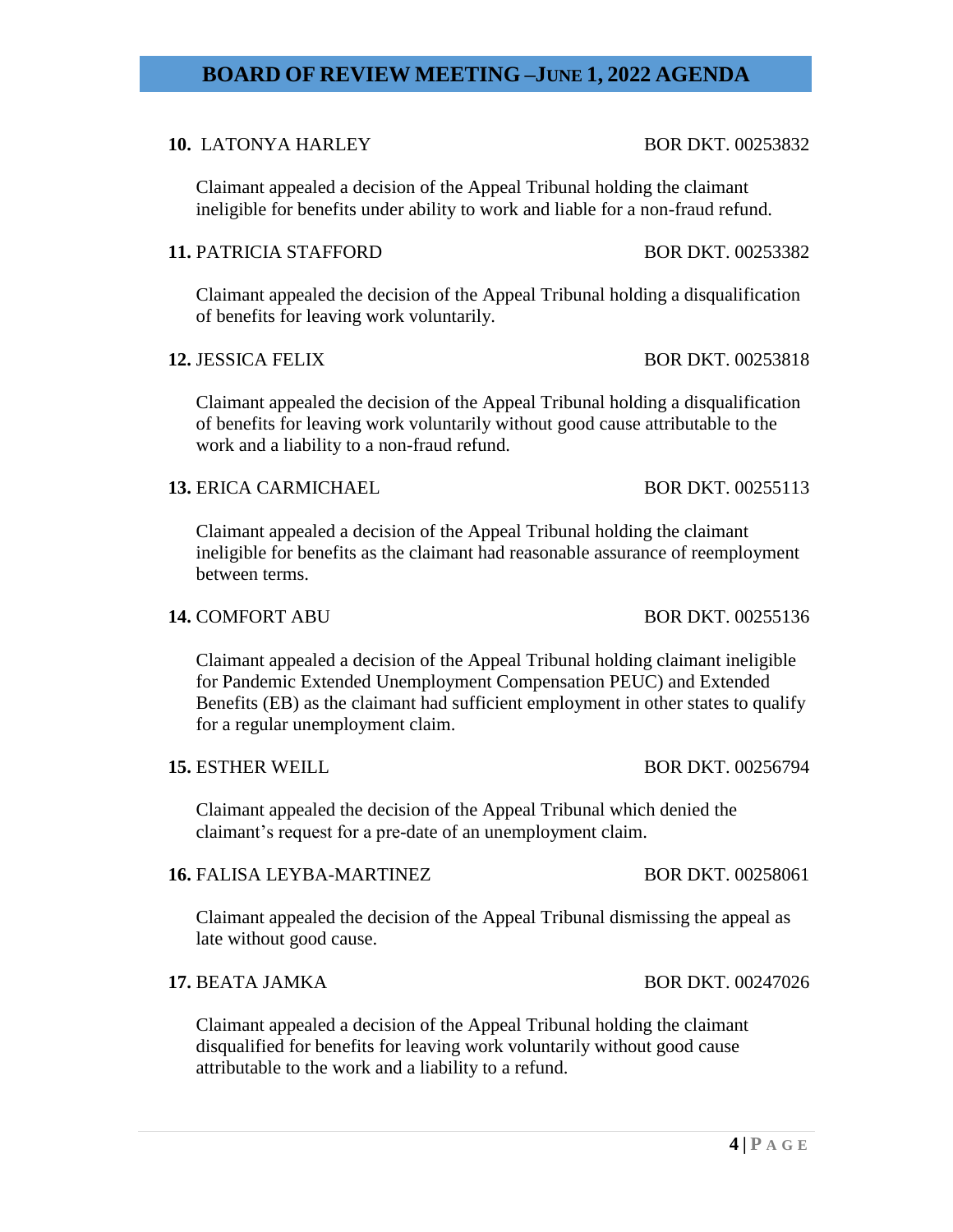### **18.** DONNA HAMILL BOR DKT. 00263382

Claimant appealed a decision of the Appeal Tribunal holding the claimant not unemployed, and ineligible for Pandemic Unemployment Assistance (PUA) benefits as the claimant's unemployment was not due to one of the COVID-19 related reasons identified under the CARES Act**.**

Claimant appealed the decision of the Appeal Tribunal holding a disqualification of benefits for leaving work voluntarily and ineligible for Pandemic Unemployment Assistance (PUA) benefits as the claimant's unemployment was not due to one of the COVID-19 related reasons identified in the CARES Act.

### **20.** STEPHEN GLAZEWSKI BOR DKT. 00261943

Claimant appealed the decision of the Appeal Tribunal holding a disqualification of benefits for leaving work voluntarily without good cause attributable to the work, a denial of Pandemic Unemployment Assistance (PUA) benefits as the claimant's unemployment was not due to one of the COVID-19 related reasons, and a liability to a non-fraud refund.

### **21. PATRICK STANCZAK BOR DKT. 00228328**

Claimant appealed a decision of the Appeal Tribunal holding the claimant ineligible for benefits under availability for work, a denial of Pandemic Unemployment Assistance (PUA) benefits as the claimant's unemployment was not due to one of the COVID-19 related reasons, and a liability for a non-fraud refund.

### **22.** NICOLE TORRES BOR DKT. 00283376

Claimant appealed a decision of the Appeal Tribunal holding the claimant ineligible for benefits under availability for work.

### **23.** IAN BOYD BOR DKT. 00235188

Claimant appealed a decision of the Appeal Tribunal holding a disqualification of benefits for refusing suitable work, and liable for a non-fraud refund.

### **24.** NINA BROWNFIELD BOR DKT. 00261889

Claimant appealed the decision of the Appeal Tribunal holding a disqualification of benefits for leaving work voluntarily and a liability to a non-fraud refund.

### **19.** LEAH DIAZ BOR DKT. 00220518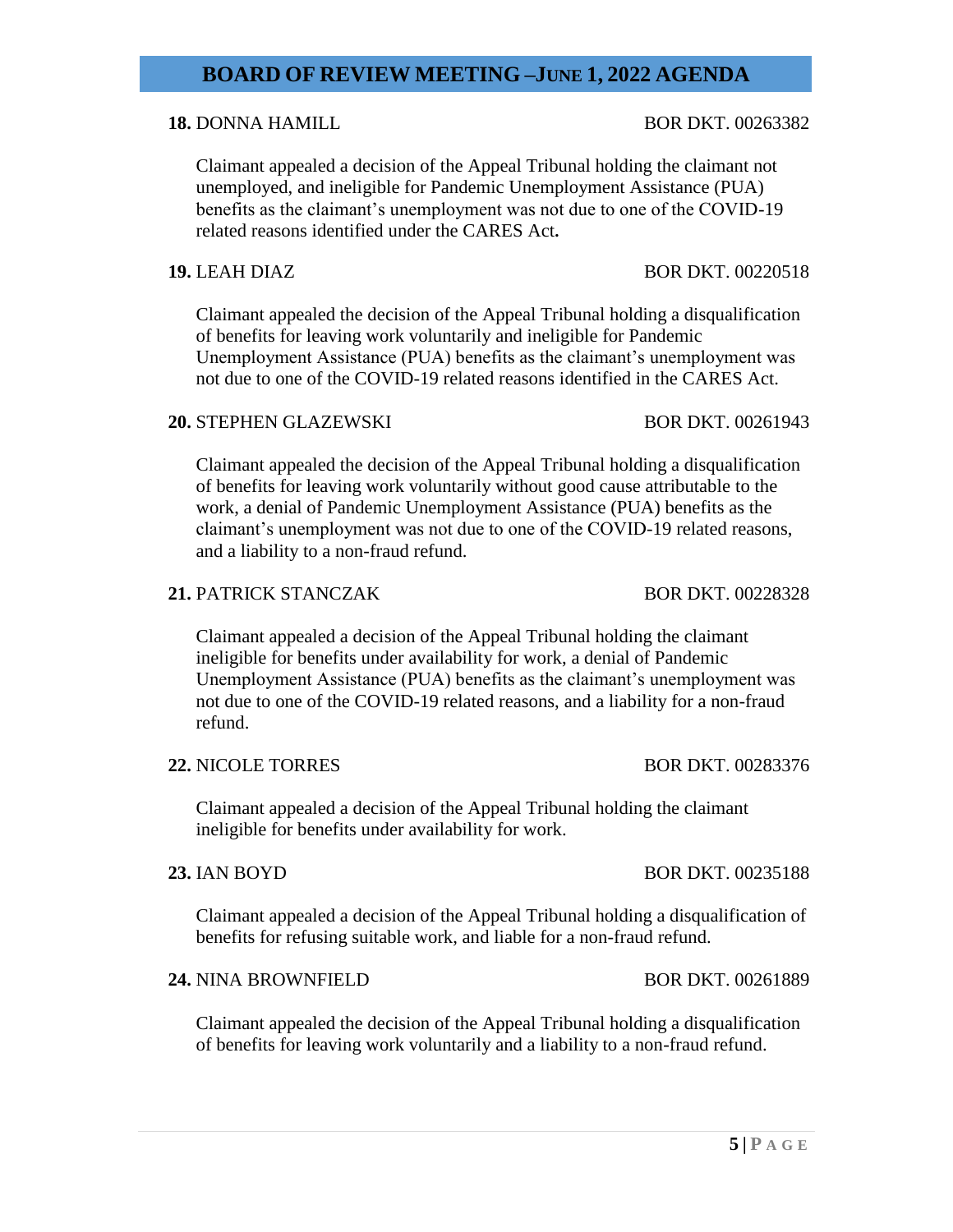### **25.** DAHIANNA BREA DE ARIAS BOR DKT. 00265957

Claimant appealed a decision of the Appeal Tribunal holding the claimant ineligible for benefits under availability for work and liable for a non-fraud refund.

### **ACTION: BOARD VOTED TO ACCEPT THE ABOVE CASES AS AFFIRMATIONS OF APPEAL TRIBUNAL DECISIONS BY THE BOARD OF REVIEW.**

### **A-5 MODIFICATIONS OF APPEAL TRIBUNAL DECISIONS BY THE BOARD OF REVIEW**

**1. PETER SAMUEL BOR DKT. 00254980** 

Claimant appealed the decision of the Appeal Tribunal holding a disqualification of benefits for leaving work voluntarily.

**2.** CAITLIN BEAULIEU BOR DKT. 00258174

Claimant appealed the decision of the Appeal Tribunal dismissing the appeal as late without good cause.

**3.** LYNDA URBANOWICZ BOR DKT. 00250901

Claimant appealed a decision of the Appeal Tribunal holding a disqualification of benefits for leaving work voluntarily without good cause attributable to the work, an ineligibility for Pandemic Unemployment Assistance (PUA) benefits and a liability to a refund.

Claimant appealed a decision of the Appeal Tribunal holding the claimant ineligible for benefits under ability to work and a denial of Pandemic Unemployment Assistance (PUA) benefits as the claimant's unemployment was not due to one of the COVID-19 related reasons.

**5.** MARCY FELDMAN BOR DKT. 00263960

Claimant appealed the decision of the Appeal Tribunal dismissing the appeal, of the non-fraud refund, as late without good cause, holding a disqualification of benefits for leaving work voluntarily, holding the claimant ineligible for Pandemic Unemployment Assistance (PUA) benefits as the claimant's unemployment was not due to one of the COVID-19 related reasons identified in the CARES Act and a liability to a non-fraud refund.

**4. ROBIN HARPER BOR DKT. 00253656**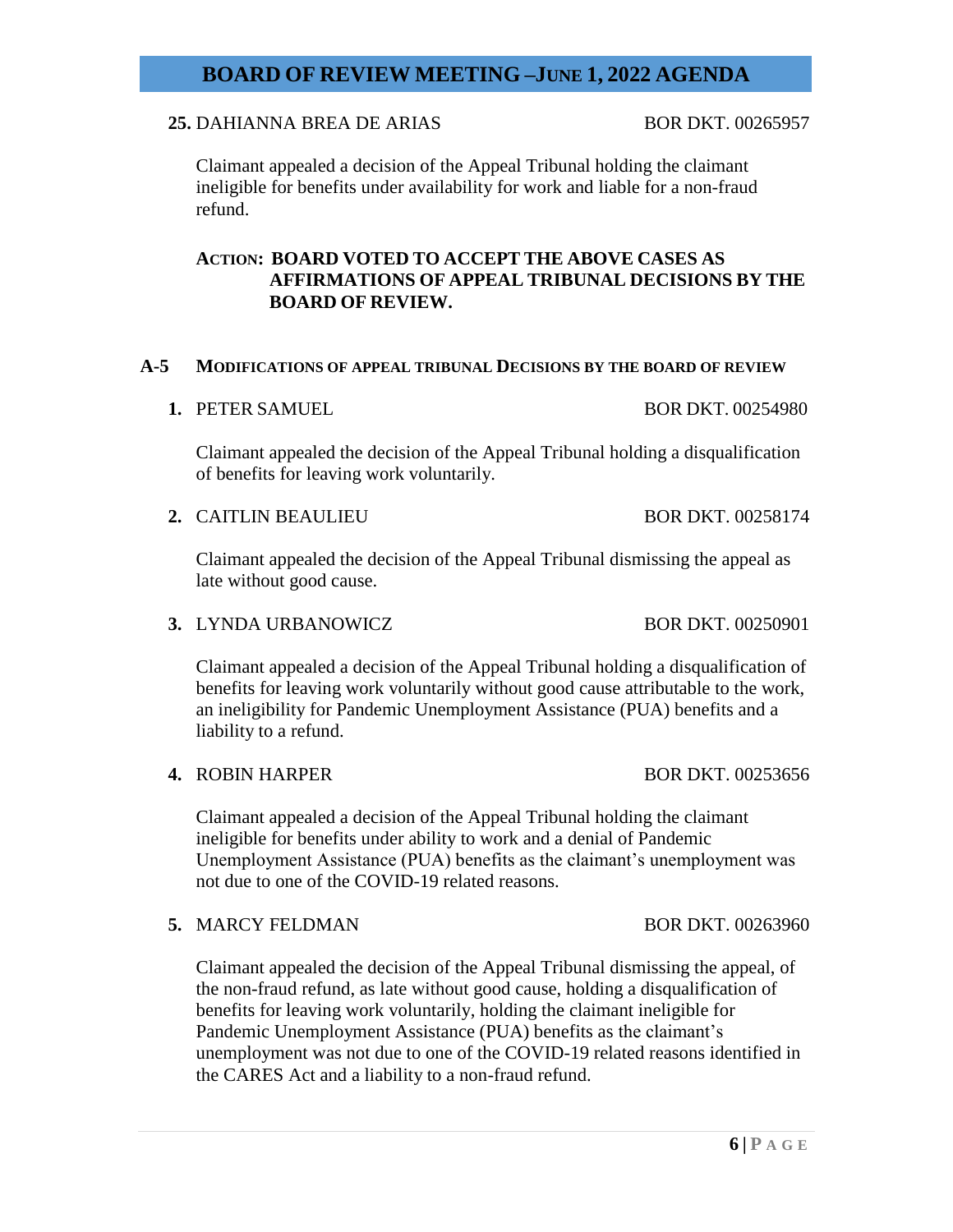### **ACTION: BOARD VOTED TO ACCEPT THE ABOVE CASES AS MODIFICATIONS OF APPEAL TRIBUNAL DECISIONS BY THE BOARD OF REVIEW.**

### **A-6 AFFIRMED AND REMANDED DECISIONS TO THE APPEAL TRIBUNAL BY THE BOARD OF REVIEW**

**1. SHAKARA COLBERT BOR DKT. 00252739** 

Claimant appealed a decision of the Appeal Tribunal dismissing the appeal as late without good cause.

### **2.** NINA BROWNFIELD BOR DKT. 00261887

Claimant appealed the decision of the Appeal Tribunal holding a disqualification of benefits for leaving work voluntarily and a liability to a non-fraud refund.

## **ACTION: BOARD VOTED TO ACCEPT THE ABOVE CASES AS AFFIRMED AND REMANDED DECISIONS TO THE APPEAL TRIBUNAL BY THE BOARD OF REVIEW.**

### **A-7 REMANDS TO THE APPEAL TRIBUNAL OR DEPUTY BY THE BOARD OF REVIEW**

**1.** ANGEL GONZALES BOR DKT. 00251035

Claimant appealed a decision of the Appeal Tribunal holding a disqualification of benefits for misconduct connected with the work.

**2. DEANTHONY BONELLI** BOR DKT. 00251369

Claimant appealed a decision of the Appeal Tribunal holding a disqualification of benefits for leaving work voluntarily, an ineligibility for Pandemic Unemployment Assistance (PUA) benefits as the claimant's unemployment was not due to one of the Covid-19 related reasons identified under the CARES Act, and a liability for a non-fraud refund.

**3.** LAURIE KYDON BOR DKT. 00251883

Employer appealed a decision of the Appeal Tribunal holding no disqualification of benefits for leaving work voluntarily, no disqualification of benefits for discharge for misconduct connected with the work, and no liability for a nonfraud refund.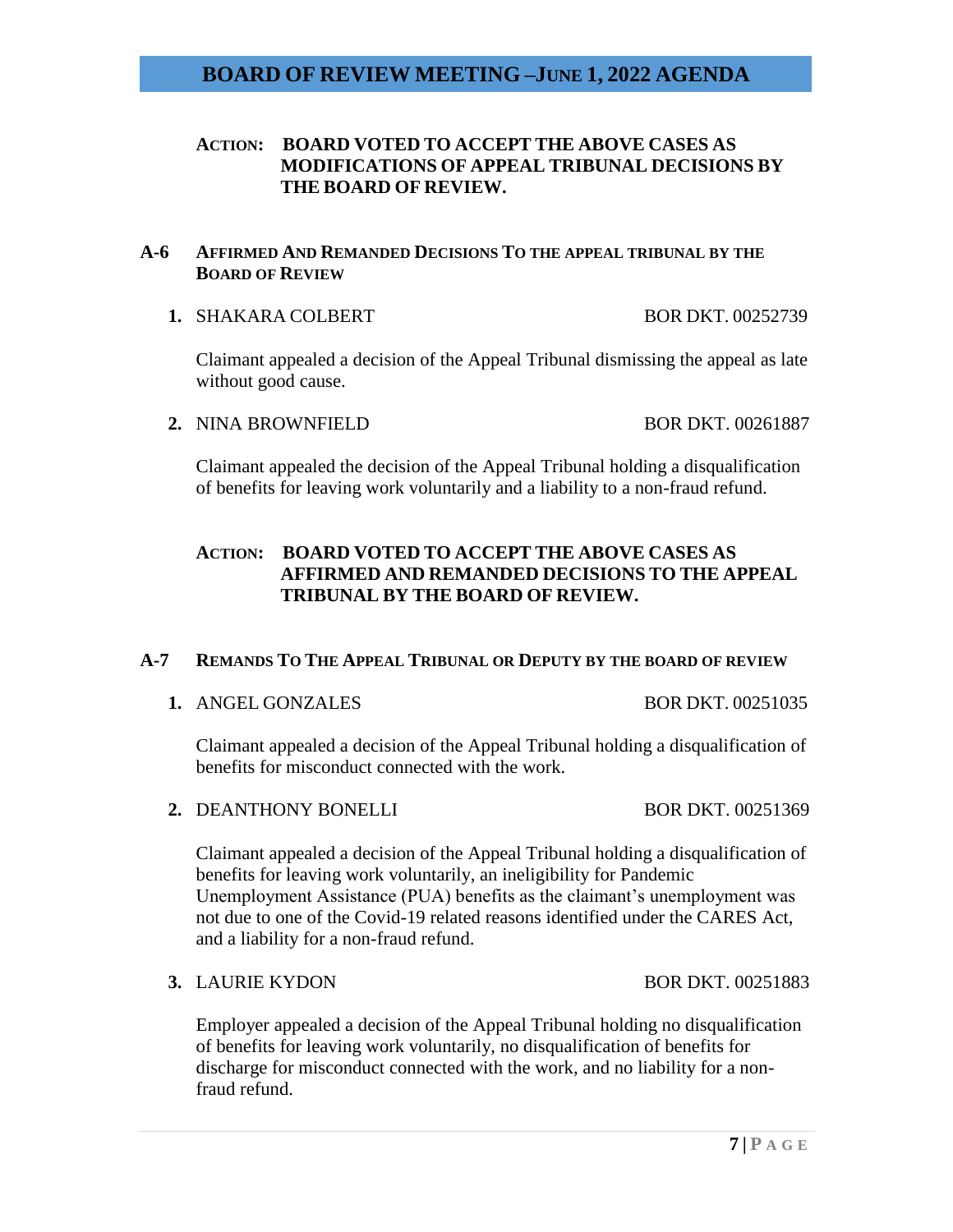### **4. JASMINE WELCH BOR DKT. 00251009**

Claimant appealed a decision of the Appeal Tribunal holding an ineligibility for benefits under availability for work, an ineligibility for Pandemic Unemployment Assistance (PUA) benefits and a liability to a refund.

**5.** KIEJE MILLER BOR DKT. 00249427

Claimant appealed a decision of the Appeal Tribunal holding an ineligibility for Pandemic Unemployment Assistance (PUA) benefits and a liability to a refund.

**6.** ANGELA CHANDLER-NESMITH SR BOR DKT. 00255131

Claimant appealed a decision of the Appeal Tribunal holding a disqualification of benefits for leaving work voluntarily, and a liability for a non-fraud refund.

**7.** PAUL SANGILLO BOR DKT. 00256494

Claimant appealed the decision of the Appeal Tribunal dismissing the appeal as late without good cause.

**8.** PAUL SANGILLO BOR DKT. 00256496

Claimant appealed a decision of the Appeal Tribunal holding the claimant liable for a non-fraud refund.

**9.** ROBERT DIESE BOR DKT. 00242002

Claimant appealed a decision of the Appeal Tribunal holding a disqualification of benefits for leaving work voluntarily without good cause attributable to the work, an ineligibility for Pandemic Unemployment Assistance (PUA) benefits and a liability to a refund.

### **10.** ERNESTO GAMARRA BOR DKT. 00249948

Claimant appealed a decision of the Appeal Tribunal holding a disqualification of benefits for leaving work voluntarily without good cause attributable to the work and a liability to a refund.

### **11. JOHN PEEL BOR DKT. 00249133**

Claimant appealed a decision of the Appeal Tribunal holding the claimant disqualified for Pandemic Unemployment Assistance (PUA) benefits and a liability to a refund.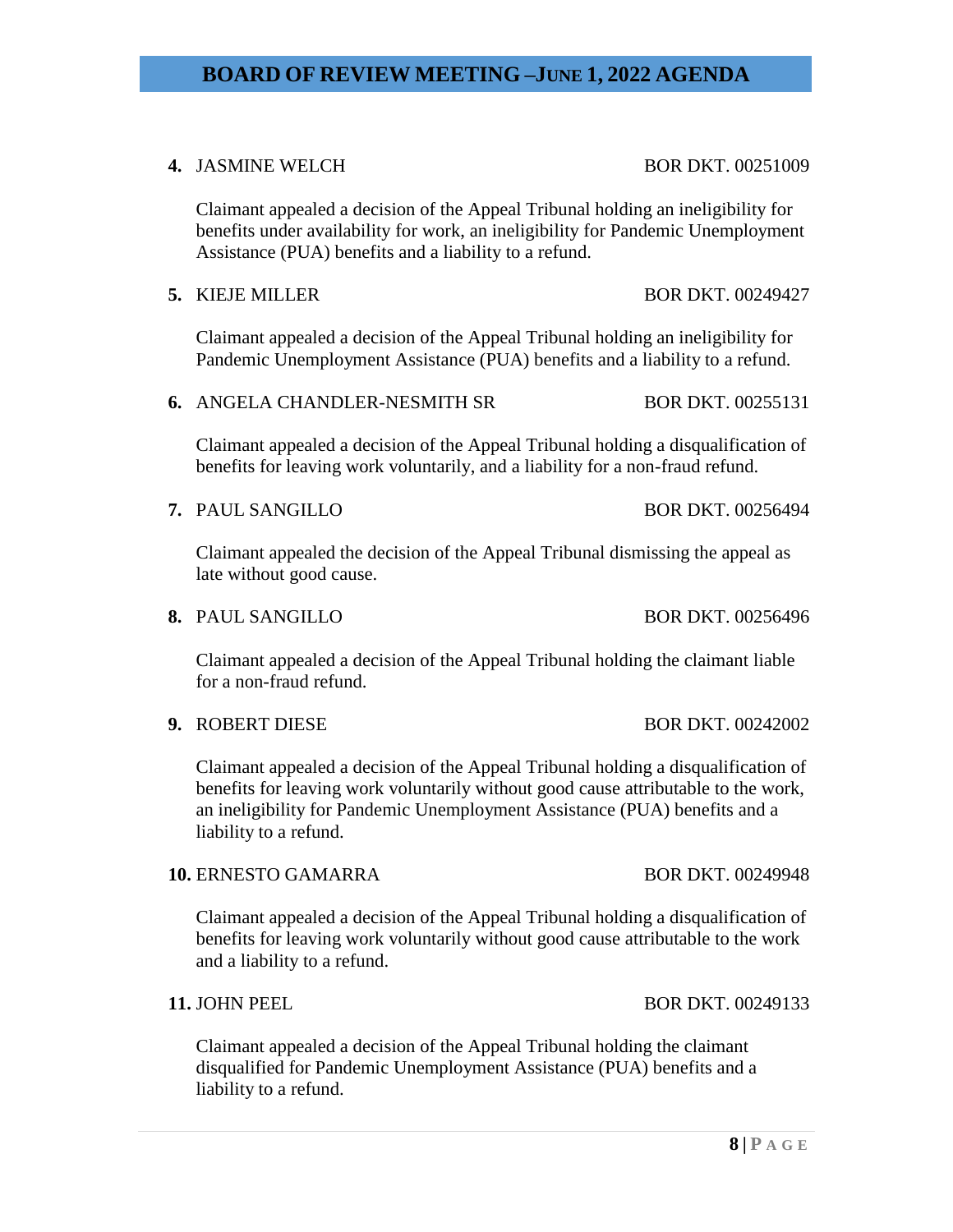### **12.** DENISE DEMAIO BOR DKT. 00253872

Claimant appealed the Appeal Tribunal decision holding the unemployment claim invalid due to insufficient base weeks and wages.

### **13.** DIAMOND BROWN BOR DKT. 00253705

Claimant appealed a decision of the Appeal Tribunal holding a disqualification for benefits for refusing suitable work and a liability to a non-fraud refund.

### **14.** MICHAEL CONOVER BOR DKT. 00253965

Claimant appealed the decision of the Appeal Tribunal holding a disqualification of benefits for leaving work voluntarily without good cause attributable to the work and a liability to a non-fraud refund.

### **15. HARROOP BEDI** BOR DKT. 00256886

Claimant appealed the decision of the Appeal Tribunal holding a disqualification of benefits for leaving work voluntarily without good cause attributable to the work, a denial of Pandemic Unemployment Assistance (PUA) benefits as the claimant's unemployment was not due to one of the COVID-19 related reasons, and a liability to a non-fraud refund.

### **ACTION: BOARD VOTED TO ACCEPT THE ABOVE CASES AS REMANDS TO THE APPEAL TRIBUNAL OR DEPUTY BY THE BOARD OF REVIEW.**

### **A-8 REVERSED DECISIONS BY THE BOARD OF REVIEW**

### **1. SAMANTHA WEICK BOR DKT. 00243977**

Claimant appealed a decision of the Appeal Tribunal holding a disqualification of benefits for leaving work with Employer #1 voluntarily, and liable for a non-fraud refund.

### **2.** JERICE TENEBRUSO BOR DKT. 00263980

Claimant appealed the decision of the Appeal Tribunal holding a disqualification of benefits for leaving work voluntarily and a liability to a non-fraud refund.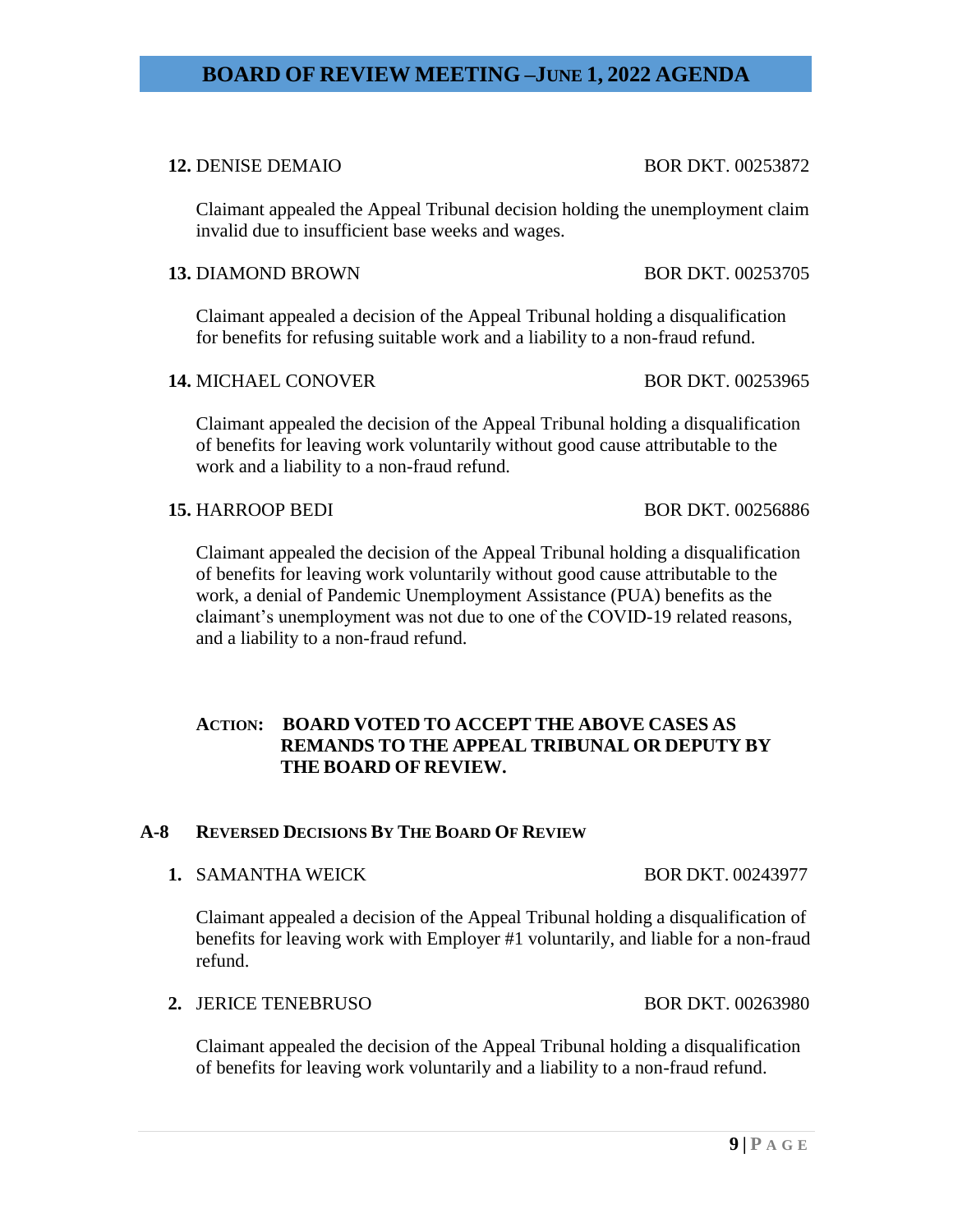### **ACTION: BOARD VOTED TO ACCEPT THE ABOVE CASES AS REVERSED DECISIONS BY THE BOARD OF REVIEW.**

### **SECTION B – MISCELLANEOUS MATTERS/CASES FOR DISCUSSION**

### **B-1** WANDA LAIRD BOR DKT. 00253590

Claimant appealed a decision of the Appeal Tribunal holding the claim for Pandemic Unemployment Assistance (PUA) benefits was invalid due to no labor attachment, and claimant liable for a non-fraud refund. **(Appellate Specialist Zola)**

### **ACTION: BOARD VOTED TO TABLE THIS CASE FOR FURTHER REVIEW OF THE EVIDENCE SUBMITTED. THIS CASE WILL BE PLACED ON A FUTURE AGENDA.**

### **B-2** RYAN STAHL BOR DKT. 00252655

Claimant appealed a decision of the Appeal Tribunal holding the claimant liable for a non-fraud refund. **(Appellate Specialist Zola)**

**ACTION: BOARD VOTED TO REMAND THIS CASE TO THE APPEAL TRIBUNAL FOR ADDITIONAL TESTIMONY REGARDING THE CLAIMANT'S EMPLOYMENT WITH AN EDUCATIONAL INSTITUTION, IN ORDER TO DETERMINE WHETHER THE CLAIMANT IS ELIGIBLE FOR PANDEMIC UNEMPLOYMENT ASSISTANCE (PUA) BENEFITS.**

### **B-3** JOHN AGYEMANG BOR DKT. 00253968

Claimant appealed a decision of the Appeal Tribunal holding the unemployment claim invalid, ineligible for Pandemic Unemployment Assistance (PUA) benefits as the claimant's unemployment was not due to one of the COVID-19 related reasons identified under the CARES Act, and liable for a non-fraud refund. **(Appellate Specialist Zola)**

**ACTION: BOARD VOTED TO REMAND THIS CASE TO THE APPEAL TRIBUNAL FOR ADDITIONAL TESTIMONY REGARDING THE LOCALIZATION OF THE CLAIMANT'S EMPLOYMENT AND THE REASON FOR THE JOB SEPARATION.**